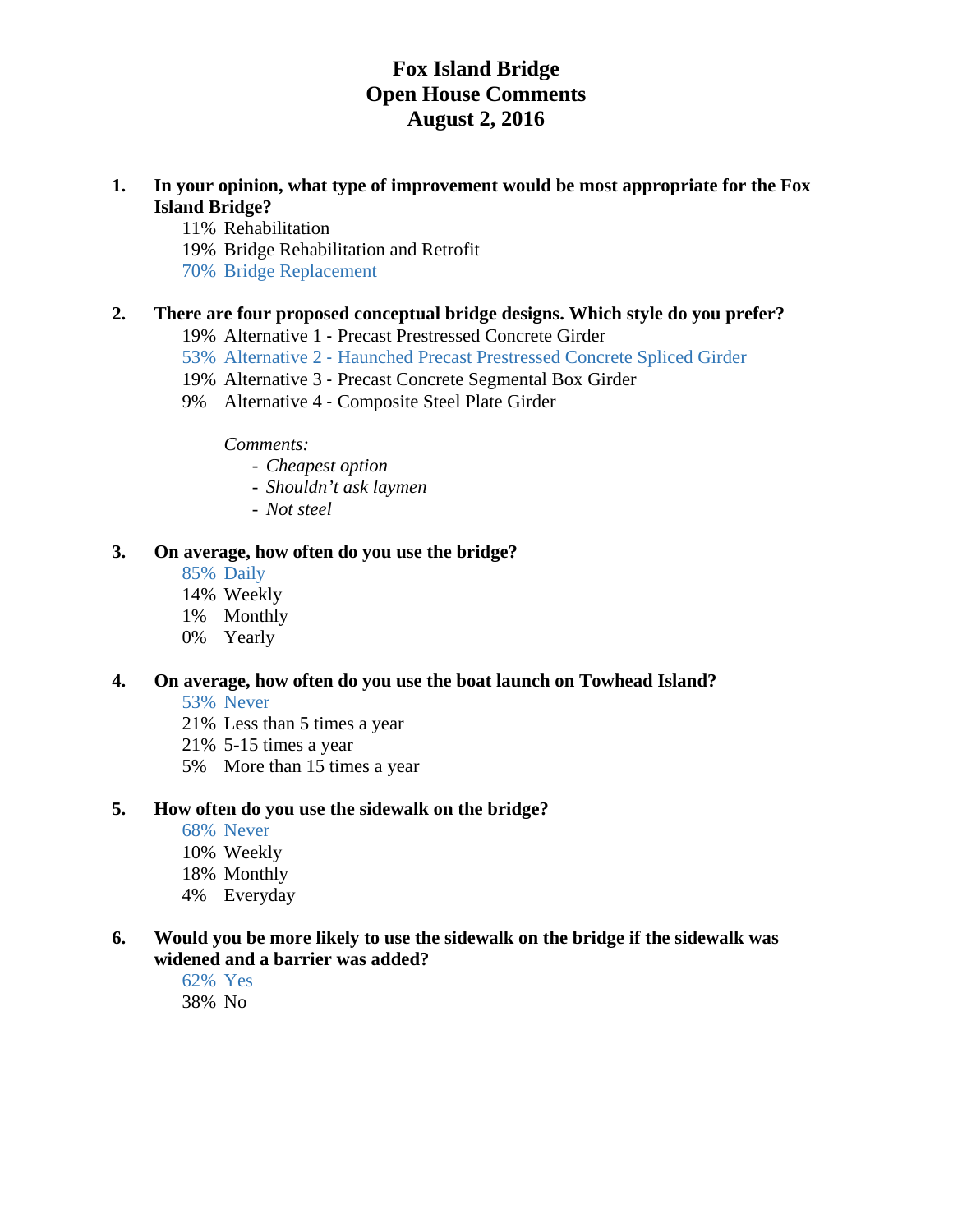- **7. What do you think of the proposed option of installing a roundabout intersection at the Fox Island end of the bridge?** 
	- 26% Like the idea
	- 21% Indifferent
	- 53% Dislike the idea

# *Comments:*

 *Pros:* 

- *Slows traffic down, bus stop on Fox Island end that is currently dangerous due to fast traffic*
- *Easier access to the boat launch*

 *Pros:* 

- *Not enough cross traffic to warrant roundabout*
- *People don't know how to use them, so they are dangerous*
- *Sound of heavy trucks accelerating out of them would be annoying*
- *Expensive*
- **8. External project funding may not completely fund a replacement or rehabilitation of the bridge. What is your preference for covering the remaining funds? Please rank in order of preference: (1) most desirable to (3) least desirable.** 
	- 38% Road/Transportation Improvement District (levy and collect special assessments against real property)
	- 31% Bridge/road tolls
	- 31% Make no improvements until all funds are secured from external sources (Note: this may not be a feasible long-term solution)

### *Comments:*

- *I saw an apparent lack of interest on the part of Pierce County in regards to the funding of the project. It seemed to me that the decision has already been made to pass the exorbitant costs along to the resident. The county has spent a lot of time and money this year on shoring up Kramer Drive's westfacing hill, a project that helped a relatively few families. For something essential to the entire island. I believe the powers that be could try a lot harder to come up with some palatable answers.*
- *If the county is not involved in the funding of the project, where is the incentive to keep costs under control or to make sure everything is being done according to specs?*
- *Why not lower the weight limits further on the current bridge? Such a move might extend its life a tad.*
- *Last, once the project becomes truly active, I think it will have a deadly effect on property values. Many of us have lived here a long time and have invested a lot in our homes. Who would buy a home here if he knew he*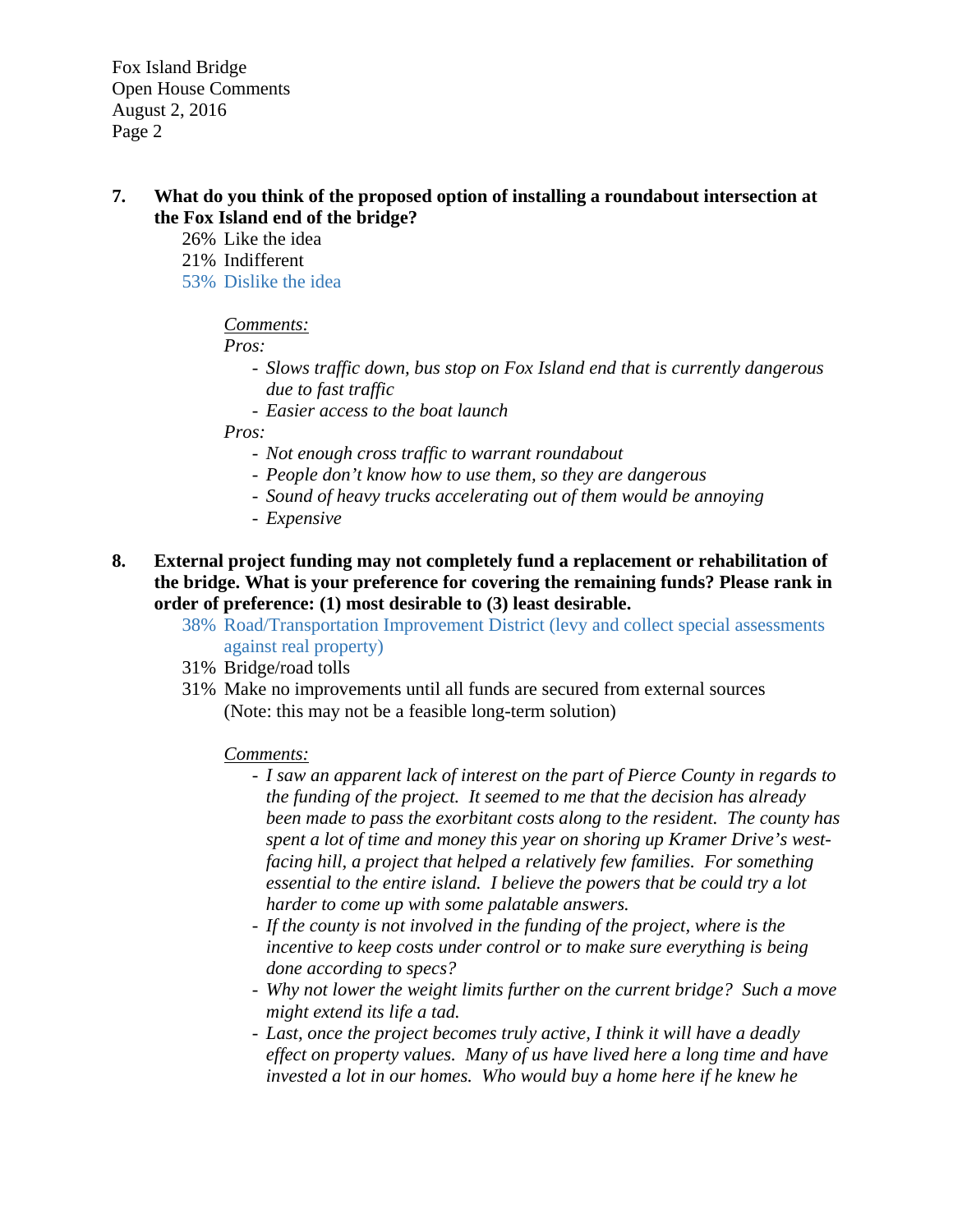> *would be paying for two bridges (Fox Island and Narrows Bridge) either those tolls or levies and special assessments?*

- *If you decide to toll the island residents, the least you could do is free us from paying for Narrows Bridge as well. If the decision is made to assess us, every other assessment and tax we are currently paying should be removed until bridge payment is done!*
- *The Fox Island Bridge is a county road and the county should be responsible for it.*
- *One last thought. As I understand it, the decision on what is to be done about the Fox Island bridge will be made by the Pierce County Council, not one member of which lives on the island. Were this a really small project, I'd not be too concerned. But this is a very expensive project that will have a big effect on*  $\pm$ 1800 families. We can but wish we could vote on this. Our *council member is one of seven.*
- *2 Tolls, and trying also for grants and county/state funds. We should also consider starting to collect tolls prior to construction, once we have a plan to follow. This has been done with other bridges and projects in our state, and allows the community to begin building funds towards our new bridge. (1 Road/Transport Improv District) second choice. (3 no improvement) least desirable. I do not want taxes increased because I don't believe that the revenue from those funds would ever be released back to us once the bridge is paid for.*
- *Get rid of the current politicians and replace them with people who actually have a fiscal clue of how to actually run something effectively. What happened to all of the tax dollars we paid on the Island? I am waterfront*  and I pay a lot! I get very little in return. What you will do is wait until it *falls in and someone gets killed and you write the check for 100 million (with tax payer dollars). You put a bridge to the Island 60 years ago (which we paid for) and lured people to build. Pay some of the highest taxes in the county and then you do nothing to support its long term existence and then ask us how we want to pay for the new one? You should be glad I left early. (2) Bridge/road tolls, (3) Make no improvements until all funds are secured from external sources. (Note: this may not be a feasible long-term solution)*
- *Lower the weight limits on the bridge would make the bridge last longer. The bridge work just fine the way it is. If you are a cyclist you have a sidewalk just walk it across.*
- *What can proponents for bridge replacement do to help the funding/approval process??*
- *Abandon the boat launch.*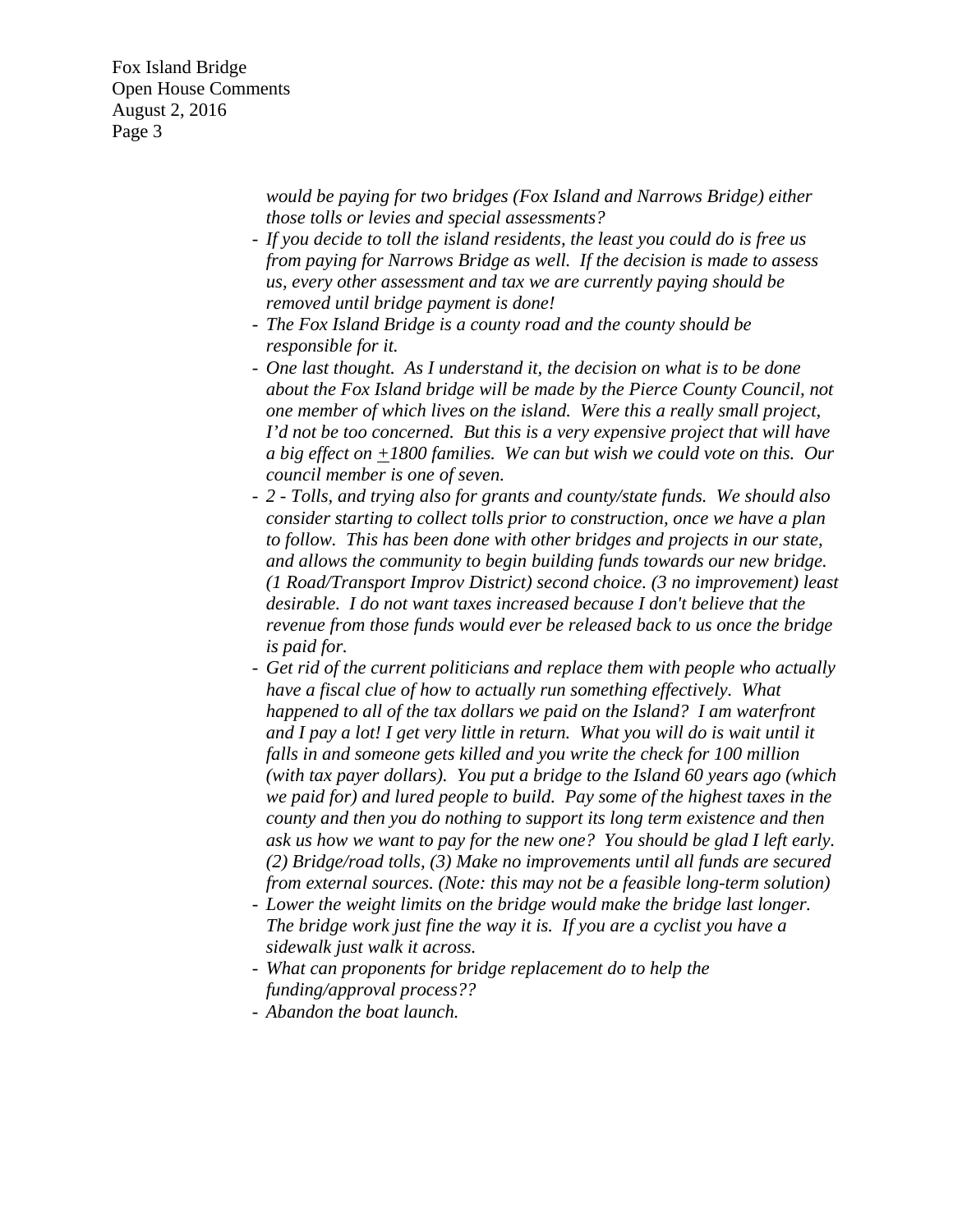# **9. How did you hear about this meeting? Check all that apply.**

- 37% Postcard from Pierce County
- 3% Pierce County website
- 1% Pierce County Public Works Facebook page
- 1% Pierce County Twitter
- 34% FICRA Newsletter/webpage
- 15% Newspaper article or TV news story
- 7% Bridge Sign
- 1% Email
- 1% Word of mouth

# **10. What is your zip code?**

- 98% 98333
- 1% 98335
- 1% Other

### 11. **What are your concerns, if any, about the improvements?**

- Cost, tolls, limited services on island, bridge crossing a necessity and tolls can be hard on residents.
- Too much traffic by launching ramp. Needs to be located where parking and low traffic. Too much erosion there.
- Money, access during construction.
- Cost and tolls.
- Cost.
- I am concerned mostly about the cost and structure in long term. If there are rehabilitations to the bridge, would spending that amount of money be more beneficial than immediately rebuilding the entire bridge? Sure, it may solve the issue in the short term, but in reality, the foundation of the bridge is deteriorating. If rehabs were to take place, it would cost billions, then on top of that, the bridge would need to be rebuilt anyway. Plus, from studies, inflation will occur, so it will cost more. Over time, how much money in total will be spent to rehabilitate and rebuild the bridge? How many years will it have taken? Pro rebuild, Ferry system.
- Cost to residents due to already having toll for Narrows. Access to mainland during improvements.
- Cost.
- How long and tolls.
- It was worked on eight years ago. Why again?
- Replacement would mean loss of property for some and devaluation for others due to negatives related to view, bridge noise, and traffic considerations.
- Long delays getting off and onto the island over the long term of the project.
- Traffic for daily work.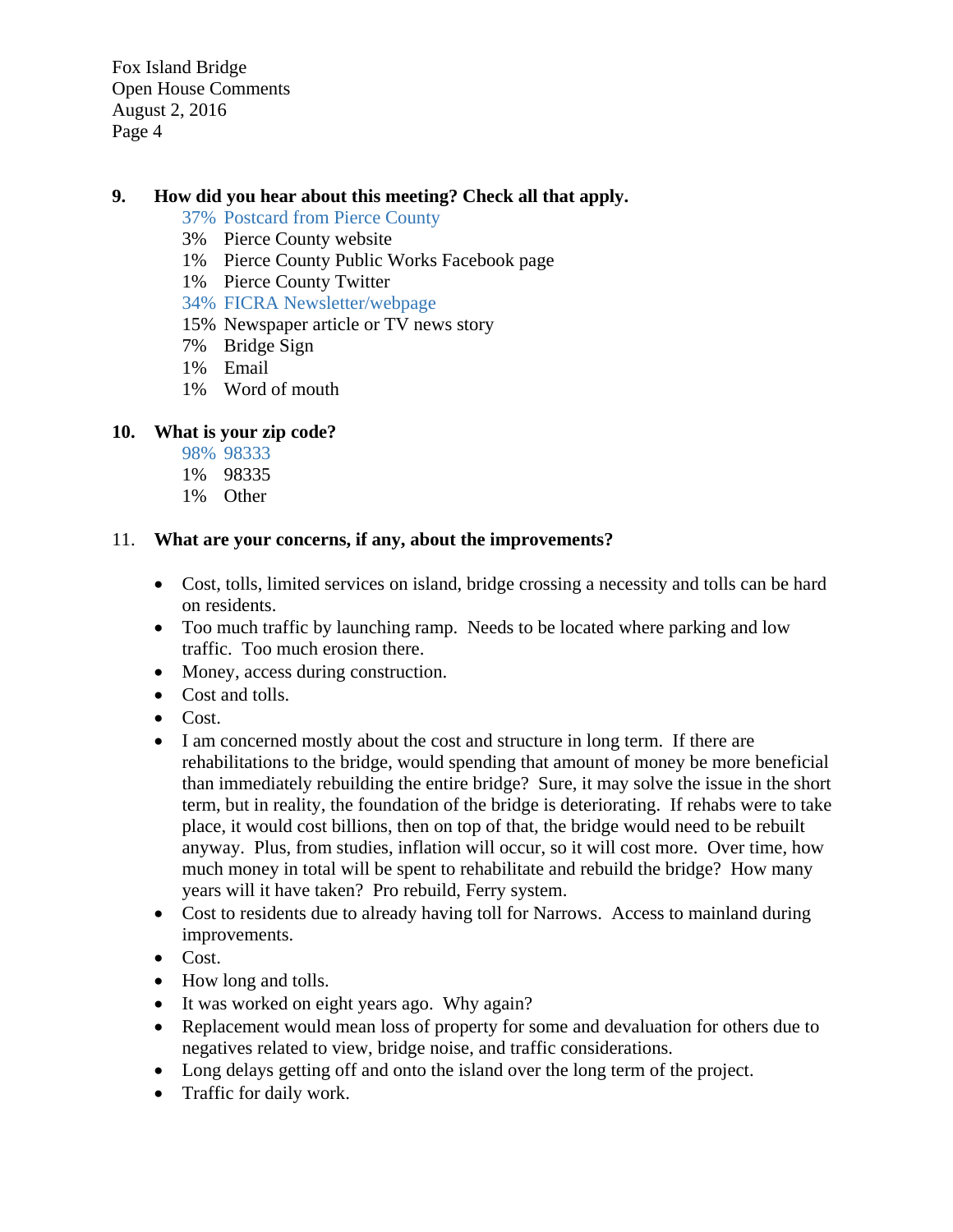- They cannot happen soon enough.
- Money and timeline.
- Need to speed up process needed now!
- We already pay \$1,000 each month for taxes. My family has been here since 1952. I'm afraid we will lose our heritage.
- Cost!
- Demolishing the existing bridge seems like more of a response to legal/liability issues, which is a shame. I say leave it until the "seismic event"... (I would indemnify Pierce County.)
- Timeline.
- Real estate yet to be built on This will increase the use and traffic and it has not been studied yet; 500+ homes.
- They need to happen now! Waiting is dangerous and costs will increase.
- Cost, timeline. I like a ferry option.
- Multiuse lane needed for safety.
- How long it will take to get anything done.
- We already pay a significant toll for the Narrows Bridge. I am very concerned about additional tolls. I can see the costs becoming too high!
- Height of bridge 60 foot. Would obstruct waterfront views and devalue waterfront properties.
- Leadership needed to bring in Federal dollars.
- That the age and economic population of Fox Island will again vote against the community's best interest.
- Get it done.
- Cost overruns.
- It seems that the width/sidewalk assumptions have tilted the decision too much towards "new bridge" bringing width up to modern standards and accommodating boat traffic seems to have forced you into longer bridge with higher clearances and greater distance between bents and thus higher cost. Easy to spend more money that way, yes!
- That they be done soon before the bridge falls down.
- How long until finished?
- $\bullet$  Cost.
- I think it's ludicrous to expect 1,800 households (current delivery service on island per post office) to pay for the cost of a new bridge, which will be more than \$2 million by the time anyone is ready to start. The bridge is a necessary county road and allows goods and services to reach us as well as fire and police support.
- What is the projected price for when actual project starts in five years? (Miss-led by June 2016 guess). What is the maximum population density projected for Fox Island and when? We don't need a Fort Knox solution.
- I live on Bella Bella and the impact the new bridge will have on traffic pollution, views resale value and expense to cross the bridge! I work in Tacoma and being double tolled is unfair! The bridge is the only access to the island and there are no alternative routes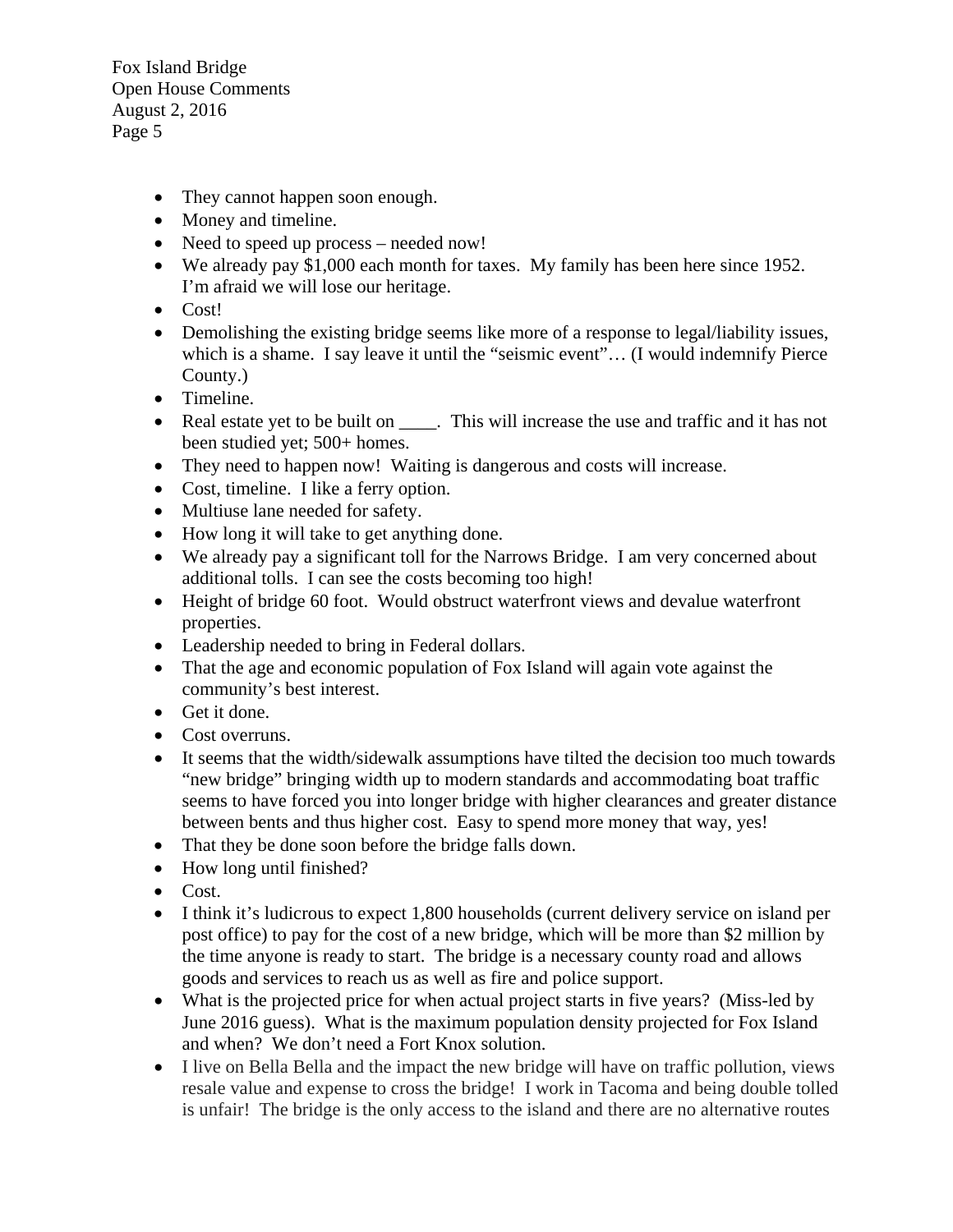> that could be free to use! Essentially the population would be locked at home if we couldn't pay the tolls!

- How soon can the bridge be replaced and the speed in which the bridge can be built.
- That we don't get going on the bridge replacement soon enough. We need to build a new bridge ASAP. This is something that is vital for Fox Island, and waiting too long leaves us in a vulnerable position for any disaster that may occur.
- No toll.
- The bridge has got to be either repaired or replaced. Due to the high cost of repairs, it seems more feasible to replace rather than repair. Either option creates a financial and time burden on Fox Island residents but it will only get worse and more expensive the longer we delay.
- Will be able to cross during construction.
- Cost of course and how long it will take.
- Cost to island residents.
- We are concerned that this process should have been started at least 5 years ago. The current bridge safety analysis and the existing instability of the bridge are concerning now, and yet we are looking at a 5-10 year time frame to build something new. We understand that there are a few other bridges whose safety rating falls below ours, but we're wondering if those are serving an island like ours, where the occupants will be cut off completely from services if the bridge goes out.
- 1. Bridge traffic access options during rehabilitation and/or retrofit; 2. New bridge impact on adjacent landowners.
- Lack of a plan and spending tax payers' money without a clue how it is all going to get paid for. Perfect example of the failure of government to provide the most basic of services. This has a way better chance of being privately built and funded then you clowns getting a yard of concrete laid in my lifetime. This is some politicians' wet dream who is looking at future job at the outside company who is raking in the cash off this project to nowhere. They got that bridge to nowhere built in Alaska with federal funds but our state has no clue how to make this happen. Great job.
- Cost to retired individuals on fixed incomes. Loss of home value in sale of home. Size of bridge designs are extremely large for our small island. Coast guard needs to realize it is a short trip around the island for tall boats. 60' is too high. Pulling over and parking on bridge shouldn't be allowed. 5 years to get permits is ridiculous.
- 1) Maintaining good, timely flow of traffic to/from throughout the improvement process 2) Keeping Fox Island desirable as a place to live with good strong property values and reasonable taxes compared to the rest of the county 3) Making sure the solution selected provides longevity and is cost efficient; not a short term patch-job that will require going through another, more expensive, process 10 to 15 years in the future.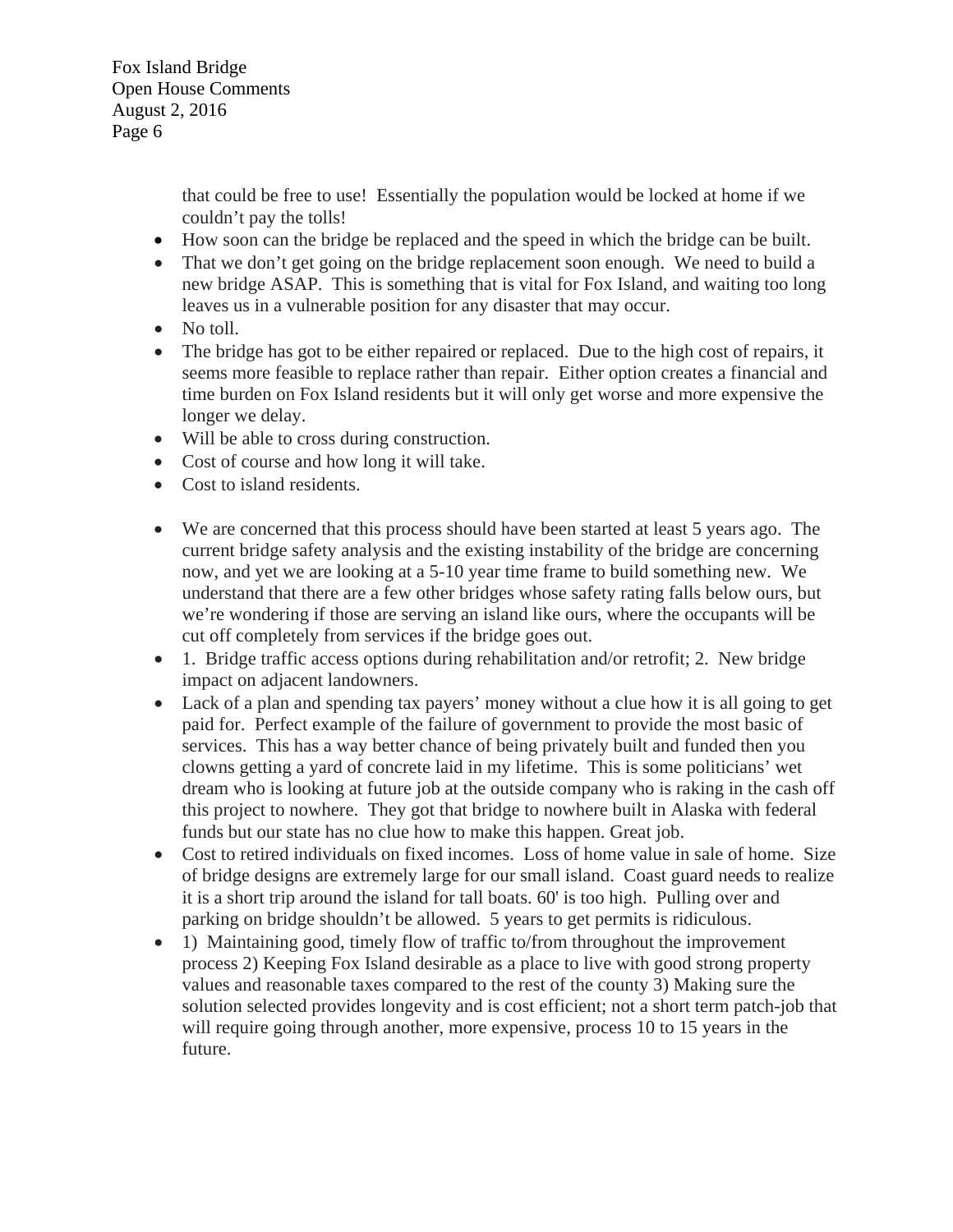- NOISE from traffic. If the bridge sides could be designed to dissipate/absorb noise vs reflecting tire noise back on the vehicles, which then reflects it back out to the community, that would be great.
- COST!!!!! I don't want a huge bridge that is out of scale for the area! I don't want it to block the view or cause a problem for the boat launch access!
- Disruption to access on/off island; also, what cost to be borne by my family (soon to be retired).
- I believe my concerns are already coming to fruition...you are valuing our home more than it's worth now and this has been a 3 year trend. I believe this is to accommodate paying for the bridge and now you want more from us for this project down the road. You already know what you are going to do! Please at least give us the dignity to treat us like we aren't stupid.
- My concern is that all costs would be placed on the residents of Fox Island.
- Government should pay for bridge. Major taxpayers live on island, and they use little government services.
- Cost.
- I filled out a form after the meeting and turned it in at that time. I have since had a chance to reconsider the questions and have changed a few of my responses. As I noted in my handwritten notes on my hard-copy response sheet, my sense is that too much of the TS&L study has been affected by the urge (need?) to provide wider lanes, a sidewalk, and shoulders on the bridge. The added width dictated by standard features has forced the alignment further to the south and has thus added length to the bridge (and associated higher costs). At the community meeting, the HDR representative said that a wider structure would mandate a significant environmental problem on Towhead Island. Additionally, all of the new bridge options are designed around greater spacing between bents and a higher structure to allow for boat traffic. Again, these features would seem to be "nice-to-have" but not worth the additional cost considering that large/tall boats do not NEED to use Hale Passage - they have the option of going around the island via the Narrows. The TS&L consultant, HDR, mentioned that their analysis of the Rehab/Retrofit costs included \$13M for a temporary work trestle. I believe this to be an unnecessary cost factor that skews the economic analysis. I am an experienced marine contractor and have worked on many wharves, piers, and offshore structures. All of the work involved with construction of a new bridge substructure for this bridge can be performed using a "jack-up" barge that can position itself, then lower its "spuds" down to the bottom and then lock itself at a fixed elevation. At that point the jack-up barge is a solid platform from which a large drill can work to set the new shaft column. Jack-up barges are commonly used for this type of work and the cost of using one will be far less than \$13M (probably closer to \$1M in this case given the number of bents). I am a registered civil engineer and have worked in the field of heavy civil construction for 35 years. I have also been involved in waterfront rehabilitation projects using carbon fiber wraps, the largest of which was the rehabilitation of all of the caissons underneath Pier 2 at Fort Mason in San Francisco. The conditions on that project are very similar to the Fox Island Bridge in terms of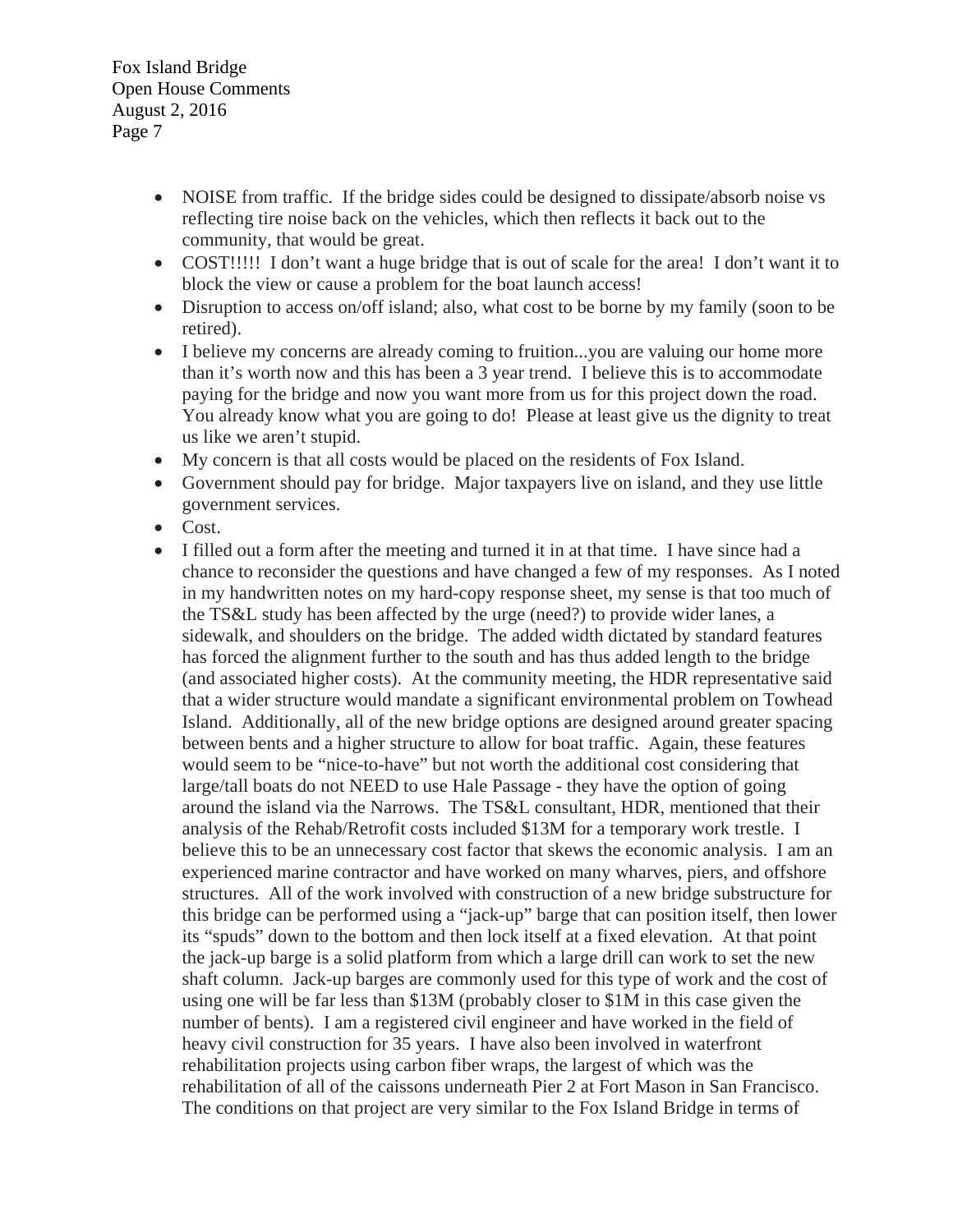> water depth, size of caissons, and age of structure. I think this option is definitely an economical way to repair and upgrade an existing structure. Without being critical of HDR's work, I would like to point out that it is HDR's best interest to push the argument for a new bridge. As the HDR point man stated many times in his presentation, "I'm a bridge guy." As a registered civil engineer myself, I know that it is far more interesting from a design standpoint to design a new bridge, especially one that will look good in a brochure. Perhaps more importantly, HDR will profit more by winning a design contract for a new bridge than they will make from a rehab contract that costs far less to build. I have significant "skin in the game" in that I will end up footing some of the bill for this work. This leads me to believe that the economic analysis of the "rehab/retrofit" option versus the new "structure" option needs to be analyzed more carefully by someone other than a company that stands to potentially be the successful offeror in the design competition. I am experienced construction estimator and I would be happy to perform a feasibility estimate for Pierce County at no cost if that helps. Very truly yours, Name provided.

- Cost and increased traffic.
- Urgency of repairs. Prefer a design with low visual impact (not 60' clearance) Inconvenience for commuting. Cost. Hope to have greatly improved boat launch on Towhead Island.
- I would really like to see the sidewalk added so that I can feel safe walking or biking over the bridge.
- Where funds would come from, congestion, road construction and lack of planning.
- Don't want to give drivers any reason or opportunity to drive beyond speed limit. Posted speed limit does not mean it's adhered to.
- Your ulterior motives.
- The double jeopardy of the cost will driving down property values at the same time property taxes will be increased to pay for it. Many will lose their home or have to move off the island because of the costs. You will never convince me that it will take 5 years to obtain permits. Get the politicians out of their fairyland world into reality. We won WW!! in 4 years!
- We need an updated/new bridge ASAP. I am very concerned about the low rating (7.3/100) of the bridge and the fact that it is not designed for a seismic event. If the current bridge is damaged or collapses, there are no alternative modes of transportation or back-up plans for Fox Island residents. We are at risk very day! I am also very concerned about the bureaucracy and length of time to get approvals (5+ years) and the lack of adequate funding.
- That the bridge will be too big and become more of a highway than it already is. The length of time to fund, plan and build or retrofit the bridge.
- Cost and how much per household Fox Island residents will be responsible.
- That it begin as soon as possible. The seismic vulnerability is quite concerning, and in a major event, many other infrastructure failures will also occur, and we will be a low priority on a long list.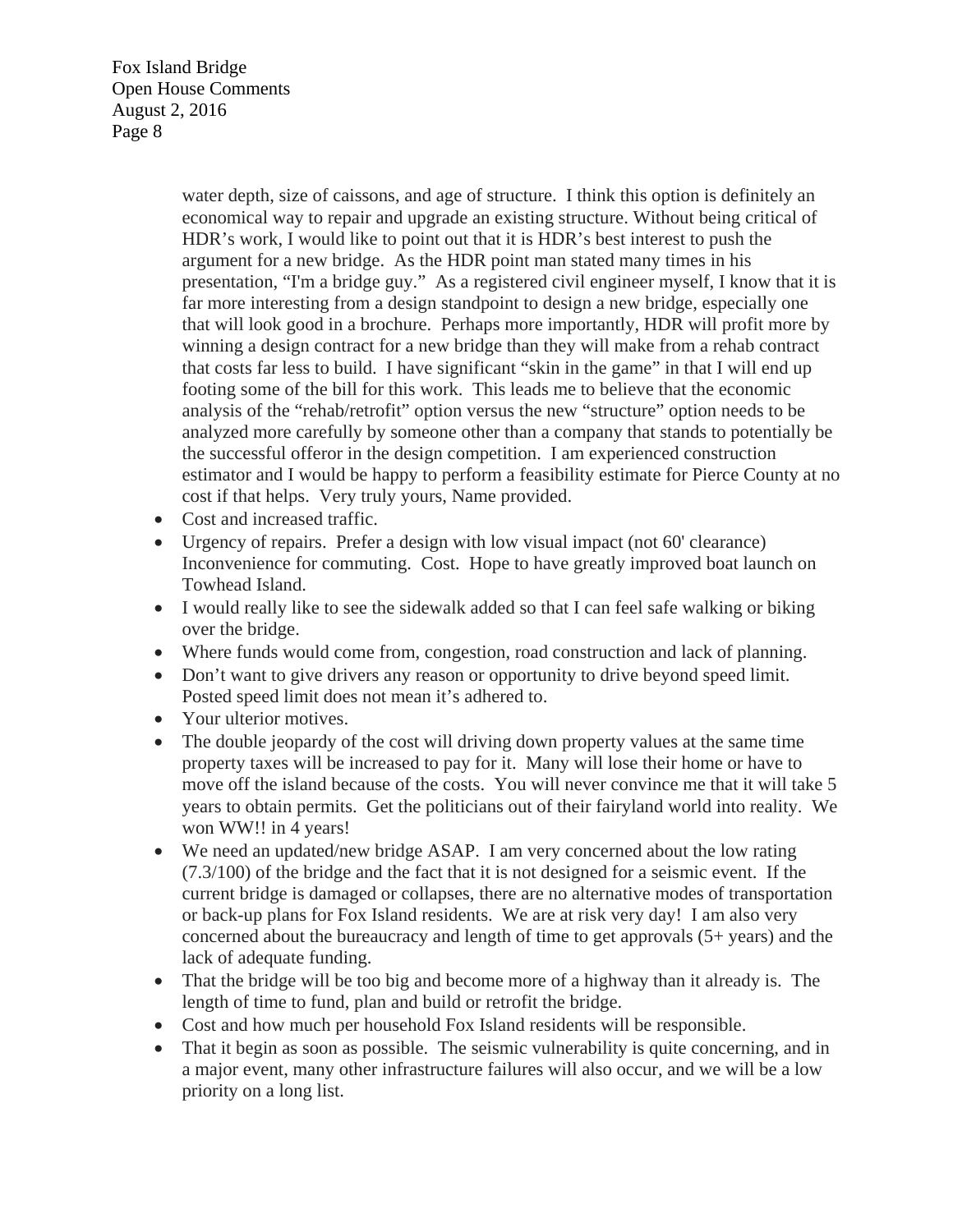- Funding. This should not cost the residents anything. The State and County waist enough money as it is. Quit the waist and you have the funds.
- I am concerned about the cost of the improvements, especially if the residents are to be charged an annual base fee. Also, the length of time required to improve the bridge is concerning.
- No tolls or surcharges. Fix the bridge.
- How are we going to pay for this? The way it will change life on the island.
- The improvements that the replacement bridge would provide are desperately needed; and replacement is the least expensive option.

# **12. Please share any additional comments below.**

- No roundabout that's crazy.
- Too much traffic to have boat launch at that location crazy busy.
- Keep bike path.
- Tolls would be the most fair.
- A new bridge is overkill for the relatively small population of Fox Island and would negatively impact properties on both ends (sides) of the bridge (Fox Island and Cromwell) in the following ways:
	- o Views
	- o Noise pollution
	- o Traffic
	- o Diminished property values
	- o Toll costs (probable)
- One toll at a time (I have to pay Narrows daily already).
- Improve boat launch.
- Enforcement of current codes.
- We don't want bigger, better, fancier. Why do you think we live here?
- Must be done soon before earthquake takes bridge down.
- I think ferry terminals should be built into or adjacent to the bridge termini to make it less difficult to create an alternate route in the event of long-term traffic interruptions.
- Thank you so much for the presentation.
- We need this repeated. Too crowded. Couldn't see or hear.
- When or can the County repair the boat launch also?
- We need a new bridge!
- Groups like Jerry Gibbs and the Gig Harbor Tea Party and other groups will likely challenge this project. How much time will EPA challenges and court battles add to this process?
- The old saying: "You can pay more now or you can pay me later, but you will pay me." A new bridge is lowest cost per year of service.
- The designs as presented represent overkill to me. Tall-masted boats can and do go around. The low profile is really great. The creation of dedicated bicycle and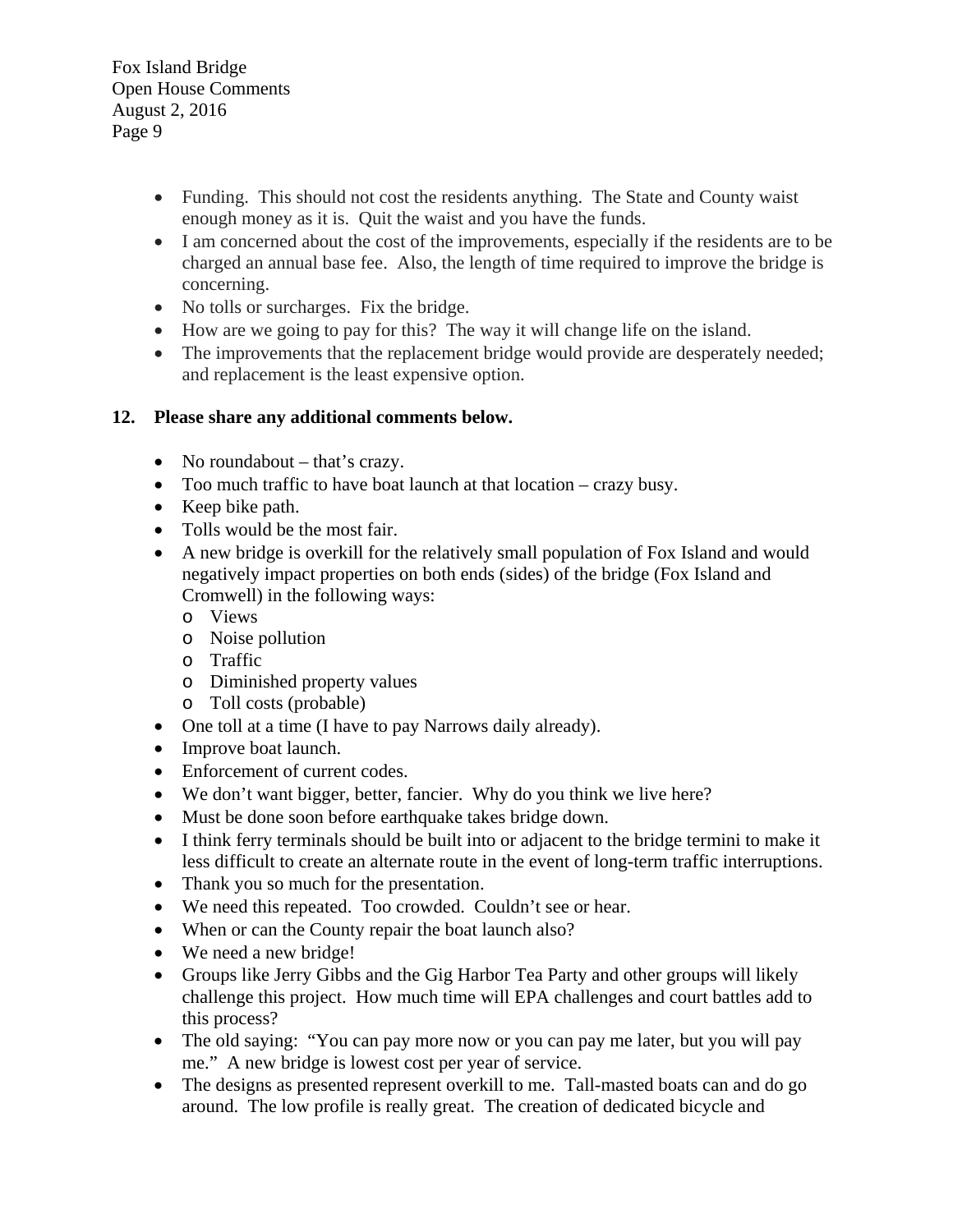> pedestrian lanes is a good idea. However, I think the addition of two break down lanes and probably even one is crazy. People will use them to pass for sure and perhaps to stoop for photo ops or to watch boaters.

- Five years to plan bridge? WWII was won in five years!! Really?
- Funding ideas that we could start collecting now are: Have people pay to use and park at the boat ramp! We could look into the idea of having an outside company replace the bridge for free and give them all rights to all the hydro power they create under the bridge.
- Thank you for the informational meeting. I hope that we can get started on a new bridge as soon as possible. After hearing some of the comment from the audience, I better understand how diverse the community in Fox Island is and recognize that some of the older folk may want to postpone the new bridge process, but I feel that would be a mistake. We must plan and act now, for the future. Also, some of the folk seemed to get bogged down on the bridge height or conceptual alignment/location, and did not understand that these were just a basis to get a cost analysis.
- Given there are 3 public areas on Fox Island; fishing pier, park, and boat launch it would be unfair for Fox Island residents to bear the full property tax assessment if that were the source of funding. I also do not want to see a toll for the bridge.
- Create a nice looking bridge.
- Would like to be kept informed of progress. Email option would work.
- My main concern is that the council will choose to retrofit and rehab to save cost; sadly this in the long term will be worse due to inflation and general higher cost years down the road retrofit and rehab is only delaying the inevitable. I would choose for the more expensive short term option for a new 75 year life span bridge.
- There is a certain charm about the low profile of the existing bridge to the island. Is it possible to design a bridge that will keep the lower profile and still be earthquake sound, while providing us with wider lanes for safety?
- Obviously you had no clue of the level of interest of the people on the Island who actually use the bridge that has and will get more people killed. I watched a guy hit the guardrail by the boat ramp and almost die a few years ago. It's been hit many times since. Then let's not even mention the boat ramp which is sure to go away. All this water in the county and access for boaters is horrible! Oh and who destroyed the ramp we have? The US Government, the Navy! Who said they would fix it and did nothing! What did the county do? Not a dam thing. Because you don't care about our tax dollars. Times are a changing and people are sick of the mismanagement and lack of priorities to provide basic services.
- The residents of Fox Island are strong supporters of schools, community and Pierce County in general. There are a high number of law enforcement and fire fighter families on the Island (who risk life and go above and beyond every day for the betterment of the entire county). Accordingly this ultimately needs to be a looked at as county concern and be paid for collectively by the county as a whole. Fox Island tax dollars go toward the repairs and maintenance of roads, parks, and other public access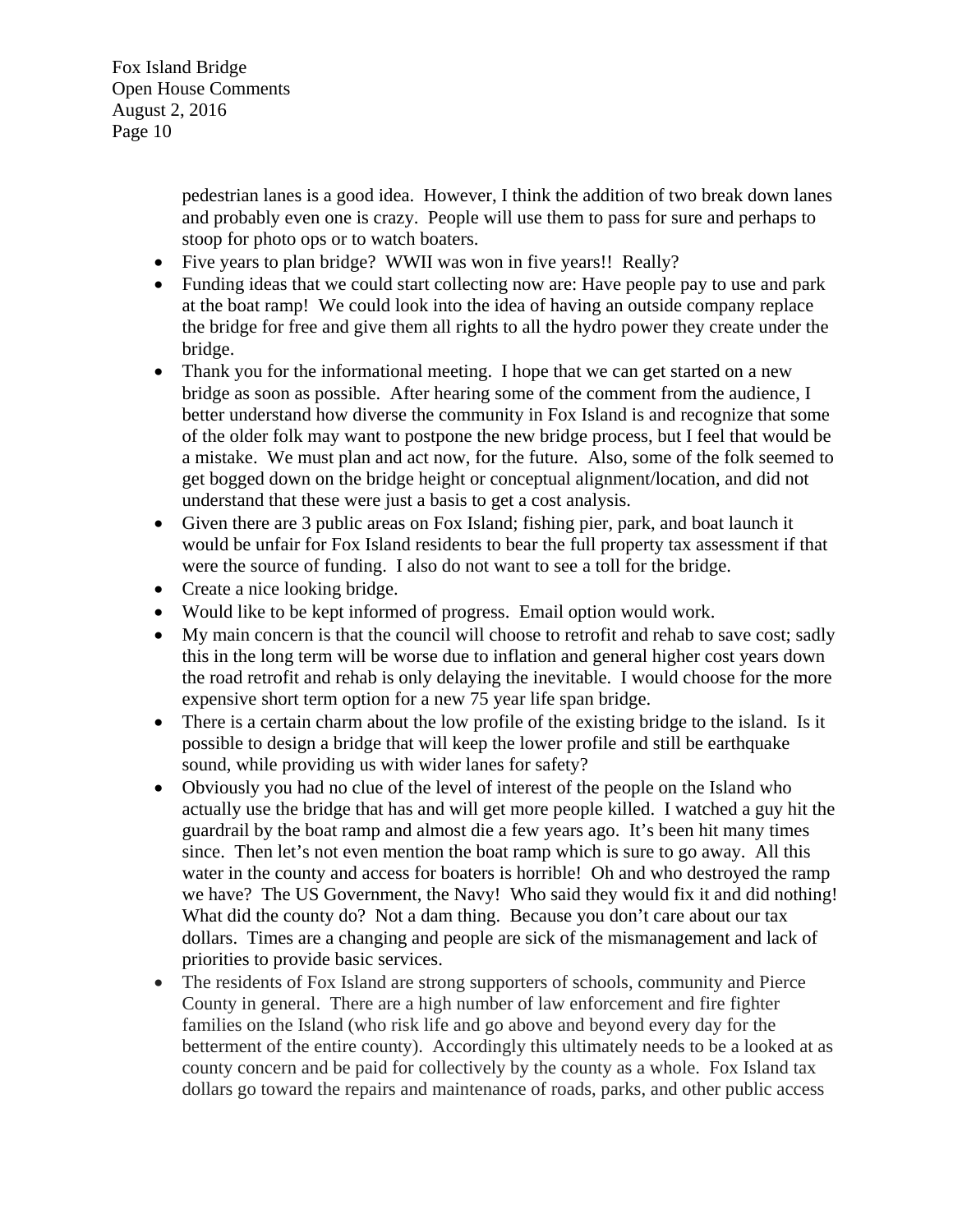> facilities in need, throughout the county, that many of us never personally get to enjoy / benefit from. It is only fair and right that the tax dollars paid by others in Pierce County be shared with the Fox Island community during our time of need. FI is not a private island; as a public access part of the county, it needs to receive its fair share of dollars already in the system without having to pay an unfair amount for the bridge replacement.

- Can you design a bridge that will straddle over the top of the existing bridge and connect in the same area?
- Long term solutions with initial heavy costs are far preferable to short term solutions that end up being more expensive.
- Where is the marijuana money that this state has been receiving?!! Why do 1800 households on Fox Island more likely than not end up paying for a county road/bridge?!! Why doesn't Jay Inslee answer to the people...?! Where are the Pierce County tax dollars going?! Definitely not to services out here!!!!!
- Resurface and retrofit the existing bridge.
- Fix it and leave it alone.
- I don't like continued statements to the effect that a retrofit or new bridge, we'd be fine in ANY earthquake. I don't believe that's true. Or, will you guarantee that? It was said at the 8/2 briefing.
- Bridge cost projections have a foot note of 4% inflation really?? Makes everything else noted in your report as suspect and unbelievable. Also, so far Fox Island has escaped out of control building taking place in Gig Harbor. A bigger bridge construction is obvious 1st step to bringing rampant construction to our island. Your dialogue is simply not trusted.
- Do this before inflation drive up the costs further? Have you anticipated the costs of possible legal actions by property owners with claims of obstructing their views and battles over eminent domain?
- I don't see the need for a bridge that is 60 feet above the water. A 60' bridge will be very aesthetically unappealing. I would prefer a lower height profile bridge.
- I enjoy the slower pace of island life and do not expect or want a larger bridge. I am dismayed with the thought that a new bridge would be so large, would accommodate two 12 foot wide lanes, plus a walking/bicycling lane and a barrier between the two. AND we would have an off-ramp for the boat launch. This would be a huge eyesore on our small island and would only speed up the rate of travel. While I agree a wider bridge would be a safety improvement, I think we could accommodate that by other means, such as speed bumps or stop signs at the ends of the bridge, at a fraction of the cost. I appreciate you seeing public input on this and hope we can agree on an appropriate resolution that meets the majority of island residents' needs. Thank you. Name provided.
- What about a barge to carry people and vehicles? Why did the county vacate the ferry landing? Isn't the county prohibited from vacating county roads that terminate at the water? Doesn't risk management idea say that the county has a duty to maintain the